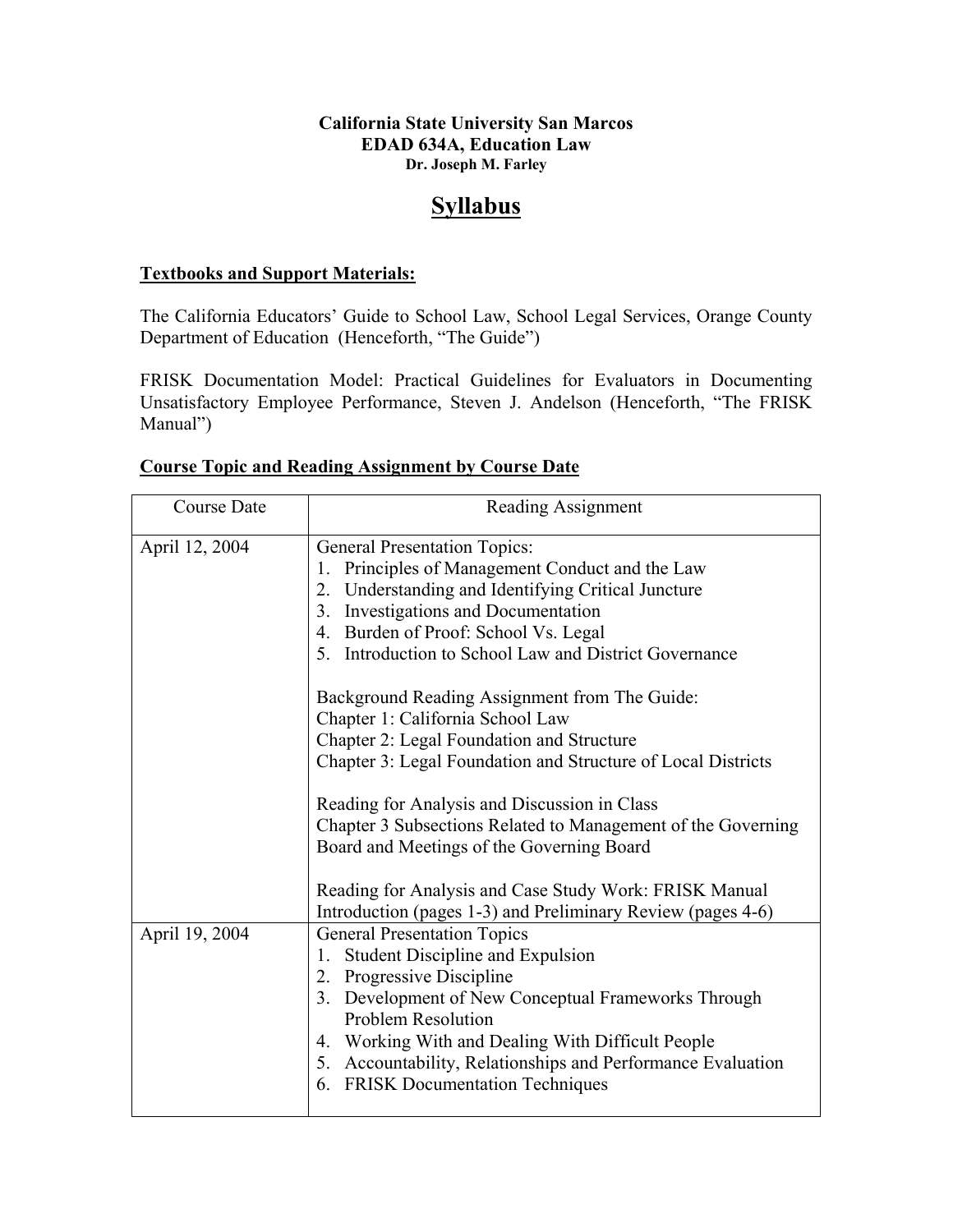|                | Reading for Analysis and Discussion in Class from The Guide<br>Chapter 5: The No Child Left Behind Act               |  |  |
|----------------|----------------------------------------------------------------------------------------------------------------------|--|--|
|                | Chapter 6: Students and Student Discipline                                                                           |  |  |
|                | Reading for Analysis and Case Study Work: FRISK Manual<br>"The FRISK Model" (pages 7-71)                             |  |  |
| April 26, 2004 | <b>General Presentation Topics:</b>                                                                                  |  |  |
|                | 1. Legal Landmarks                                                                                                   |  |  |
|                | 2. Liability and Worse-Case Scenarios                                                                                |  |  |
|                | 3. Harassment, Discrimination and Freedom of Speech                                                                  |  |  |
|                | Reading for Analysis and Discussion in Class from The Guide<br>Chapter 7: Education of Disabled Students             |  |  |
|                | Chapter 8: Public Schools and Religion                                                                               |  |  |
|                | Background Reading Assignment from the Guide:                                                                        |  |  |
|                | Chapter 9: School Employees                                                                                          |  |  |
|                |                                                                                                                      |  |  |
|                | Reading for Analysis and Case Study Work: FRISK Manual                                                               |  |  |
|                | "Knowledge" (pages 72-84)                                                                                            |  |  |
| May 3, 2004    | <b>General Presentation Topics</b>                                                                                   |  |  |
|                | <b>Litigation Avoidance</b><br>1.                                                                                    |  |  |
|                | 2. Collective Bargaining                                                                                             |  |  |
|                | 3. The Brown Act                                                                                                     |  |  |
|                | Reading for Analysis and Discussion in Class from the Guide                                                          |  |  |
|                | Chapter 10: Certificated Employees                                                                                   |  |  |
|                | Chapter 11: Classified Employees                                                                                     |  |  |
|                |                                                                                                                      |  |  |
|                | Reading for Analysis and Case Study Work: FRISK Manual                                                               |  |  |
|                | "Progressive Discipline" (pages 85-110)                                                                              |  |  |
| May 10, 2004   | <b>General Presentation Topics:</b>                                                                                  |  |  |
|                | Self-Management<br>1.                                                                                                |  |  |
|                | Egocentric, Allocentric and Macrocentric Perspectives<br>2.                                                          |  |  |
|                | Courageous Conversations<br>3.                                                                                       |  |  |
|                | Mindfulness<br>$\overline{4}$ .                                                                                      |  |  |
|                | Reading for Analysis and Discussion in Class from the Guide<br>Chapter 12: Collective Bargaining and Labor Relations |  |  |

Note: Supplemental reading assignments and materials will be made and distributed during class sessions.

## **Writing Assignment In Compliance With the "All-University Writing Requirement**